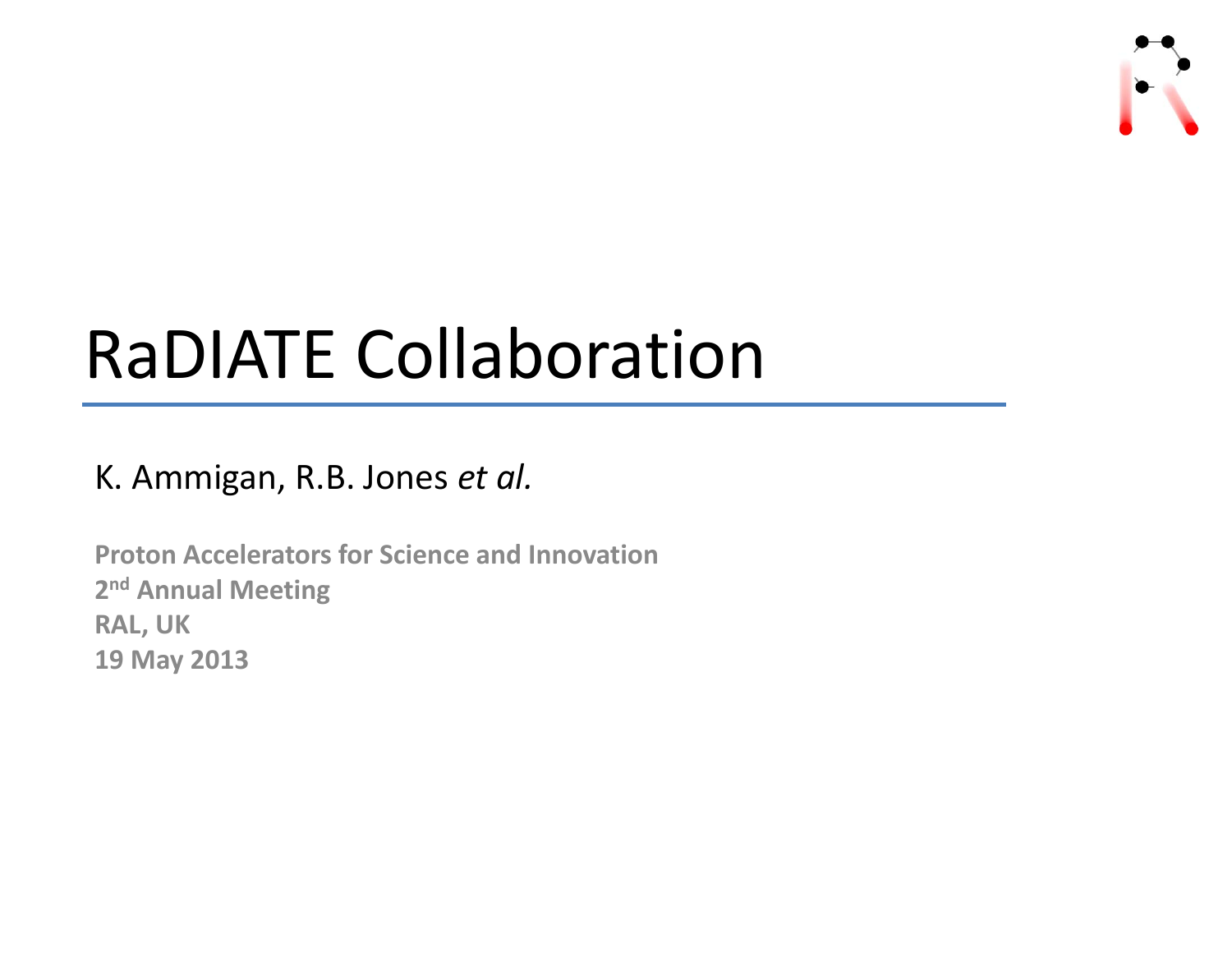### RaDIATE Website



Web address: <u>: http://www-radiate.fnal.gov/index.html</u> Listserv address: radiate@listserv.fnal.gov

- $\Box$  Scope and plan of the collaboration
- $\Box$  Presentations and minutes from monthly meetings (5)
- $\Box$  Documents and reports on radiation damage studies
- $\Box$  Irradiated materials table and target parameter space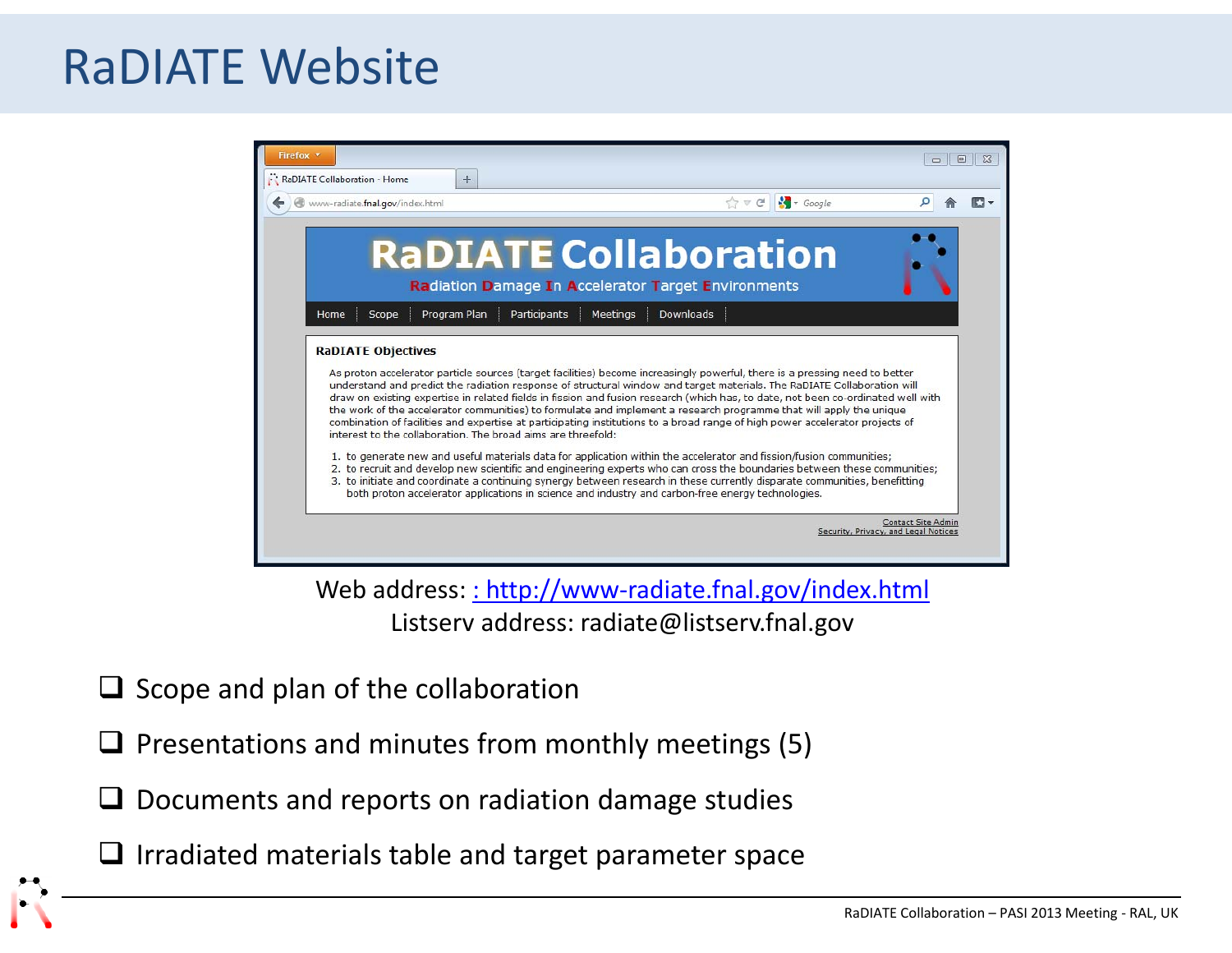## Stage 1 progress: Exploratory/Development

**Stage 1 objective:** develop specific research activities to meet program goal!

 $\Box$  Literature review of material radiation damage studies Graphite, Beryllium and Tungsten

Post‐doc material of study choice

 $\square$  Post-doc recruitment

 $\Box$ Irradiated specimens and target parameter space

 $\Box$ Identify existing facilities testing capabilities

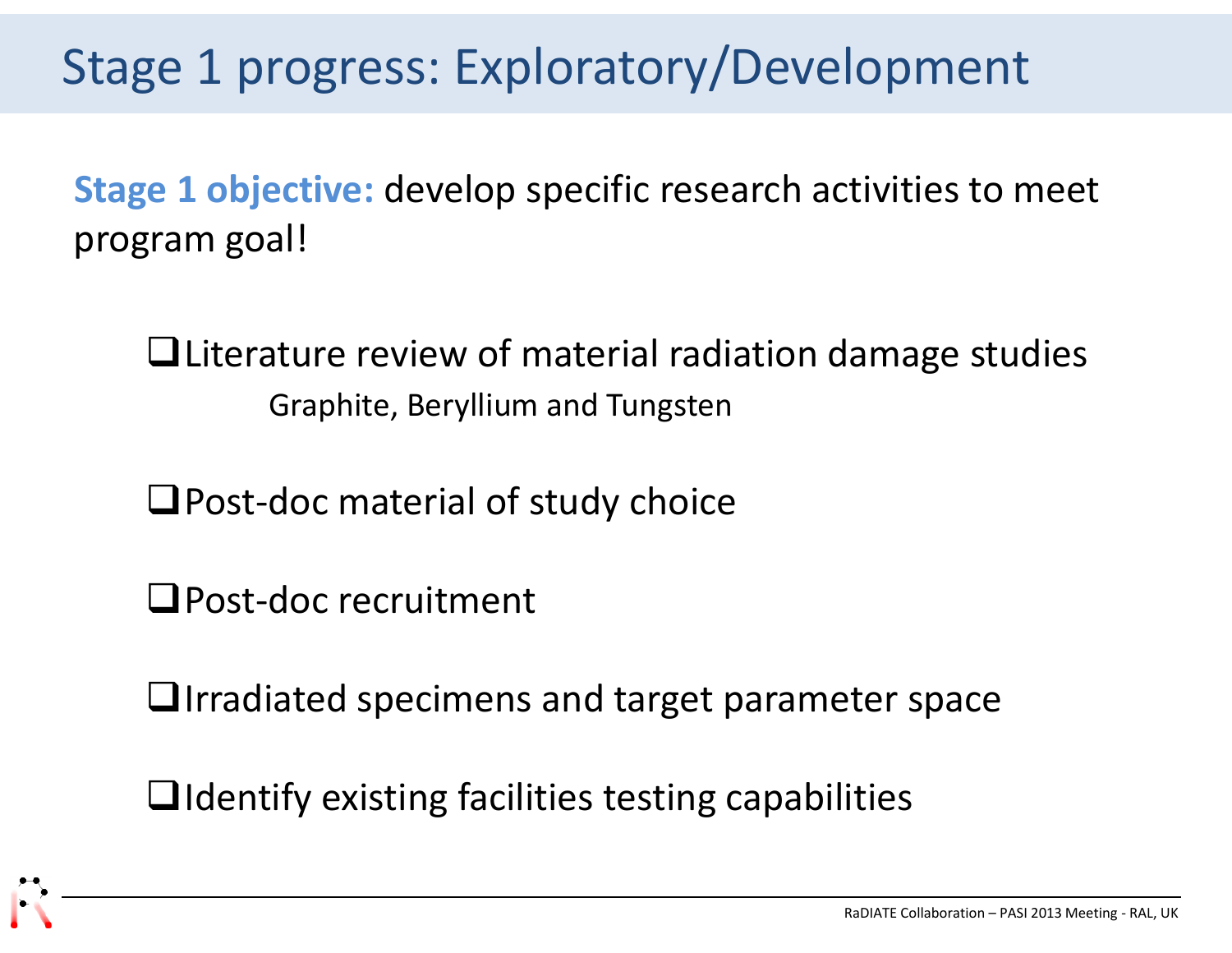## Radiation damage literature review

#### Graphite

- □ Barry Mardsen and Graham Hall (University of Manchester)
- $\Box$ Radiation damage in nuclear graphite
- $\Box$  Analyzed potential concerns for target environments

### Beryllium

 $\square$  Barry Jones (Oxford University team) to provide an update on Be work  $\Box$  Lack of radiation damage data on fatigue or irradiation creep

### Tungsten

 $\Box$  Barry Jones (Oxford University team) starting to look at Tungsten data in more detail

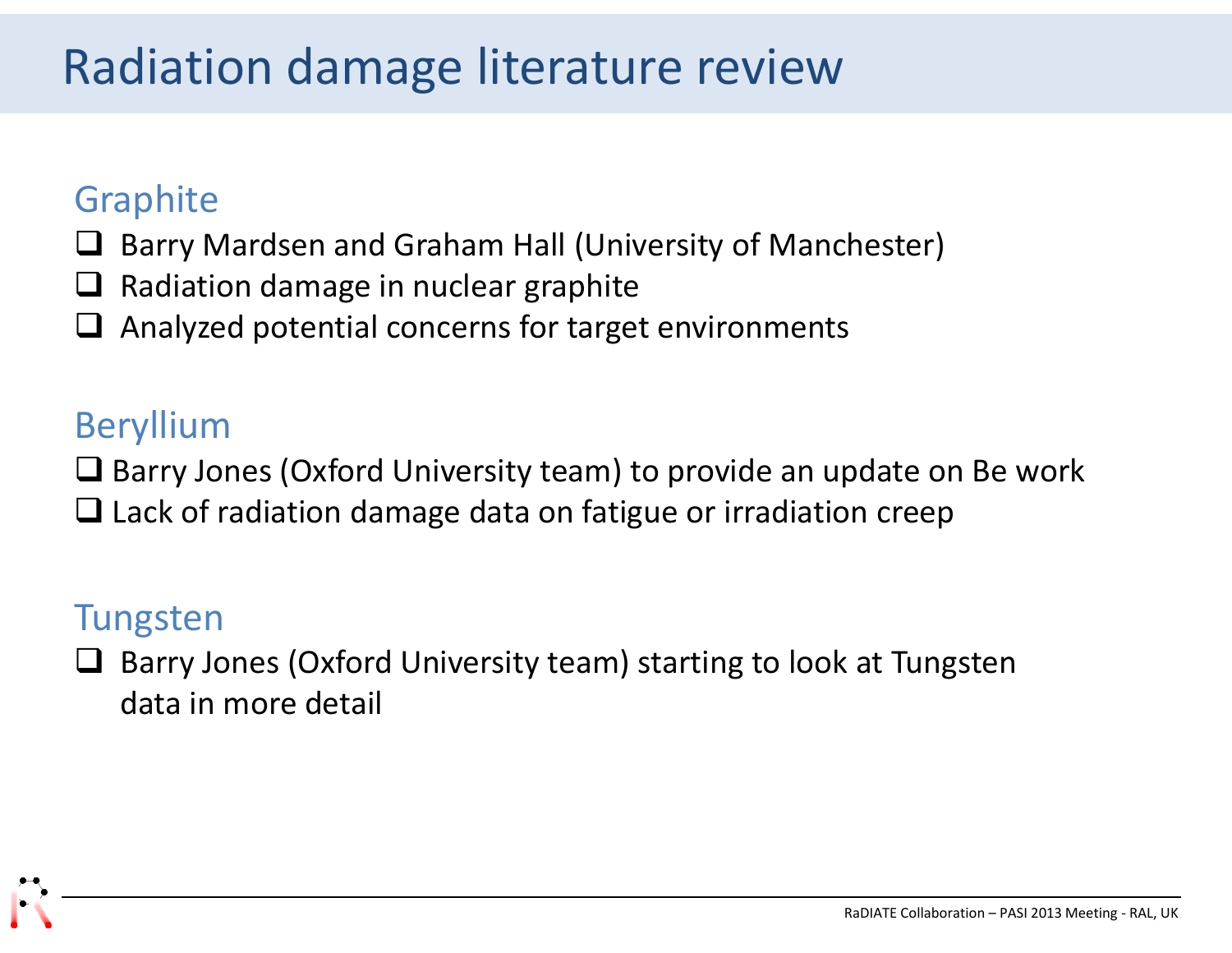## Material of choice for post‐doc studies

### **Beryllium**

 $\Box$ If RaDIATE does not undertake Be radiation damage study, it will not happen anytime soon!

 $\square$ Research programs on graphite and tungsten already ongoing for nuclear applications

 $\square$  Broad application as windows in all high intensity machines

 $\square$  Some experience with Be from fusion research at Culham Center for Fusion Energy (CCFE)

LBNE funding significant portion of post‐doc cost – low Z neutrino target material suitable for LBNE is desired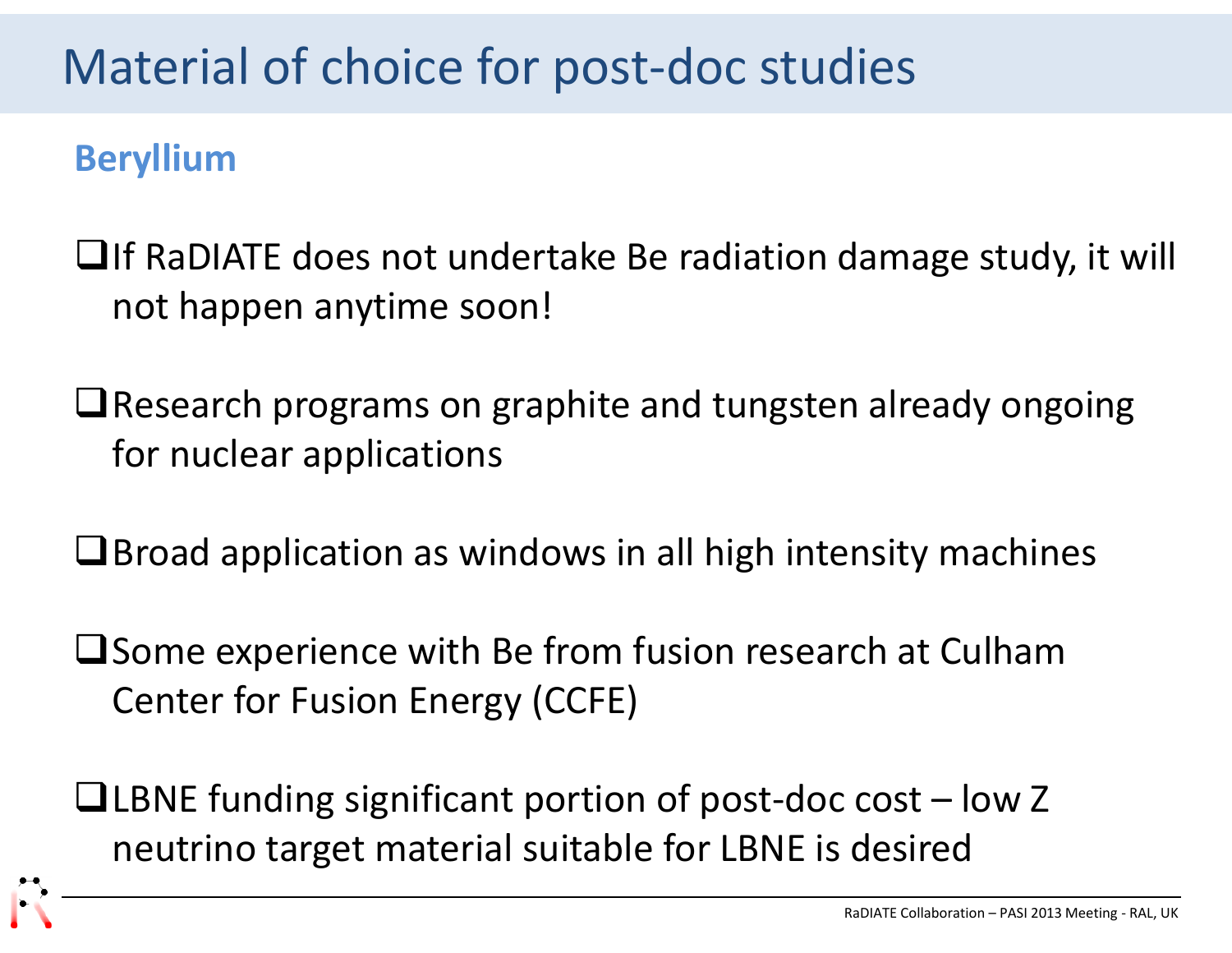### Post‐doc recruitment

 $\square$  Post-doc to be based at the Materials for Fusion and Fission Power (MFFP) group at Oxford University under Steve Roberts

 anticipated work at RaDIATE US participating institutions

Job description for post‐doc Be studies finalized

 $\square$ PO for post-doc costs in process

Advertising very soon!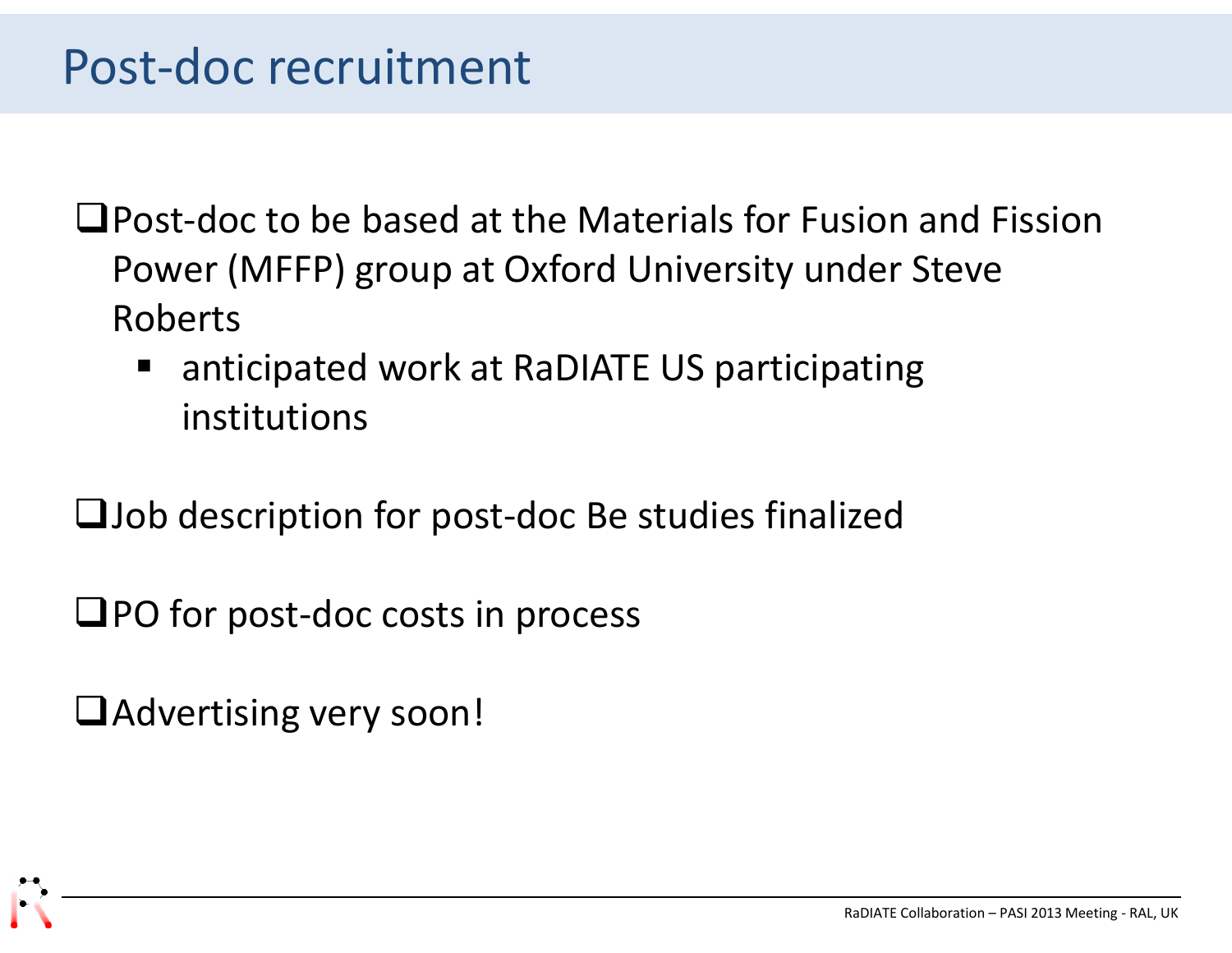## Irradiated specimens and parameter space

 $\Box$  Updated list of available irradiated specimens

- $\blacksquare$  Be, W, C
- **Indiation environment and proton fluence** 
	- П ■  $0.16 - 400$  GeV, 60 - 900 °C, 5e20  $-$  5e22 p/cm<sup>2</sup>
- **Estimated DPA damage and gas production** 
	- П  $-0.1 - 9$  DPA,  $\sim$  300 appm/DPA He,  $\sim$  1000 appm/DPA H
- □ Parameter space for RaDIATE program
	- Targets/windows of future accelerator facilities
	- Expected operating conditions and beam parameters
		- П 0.8 – 120 GeV, 300 ‐ 1600 °C, 0.1‐20 DPA/yr
	- **Potential tests/studies required**

http://www‐radiate.fnal.gov/downloads.html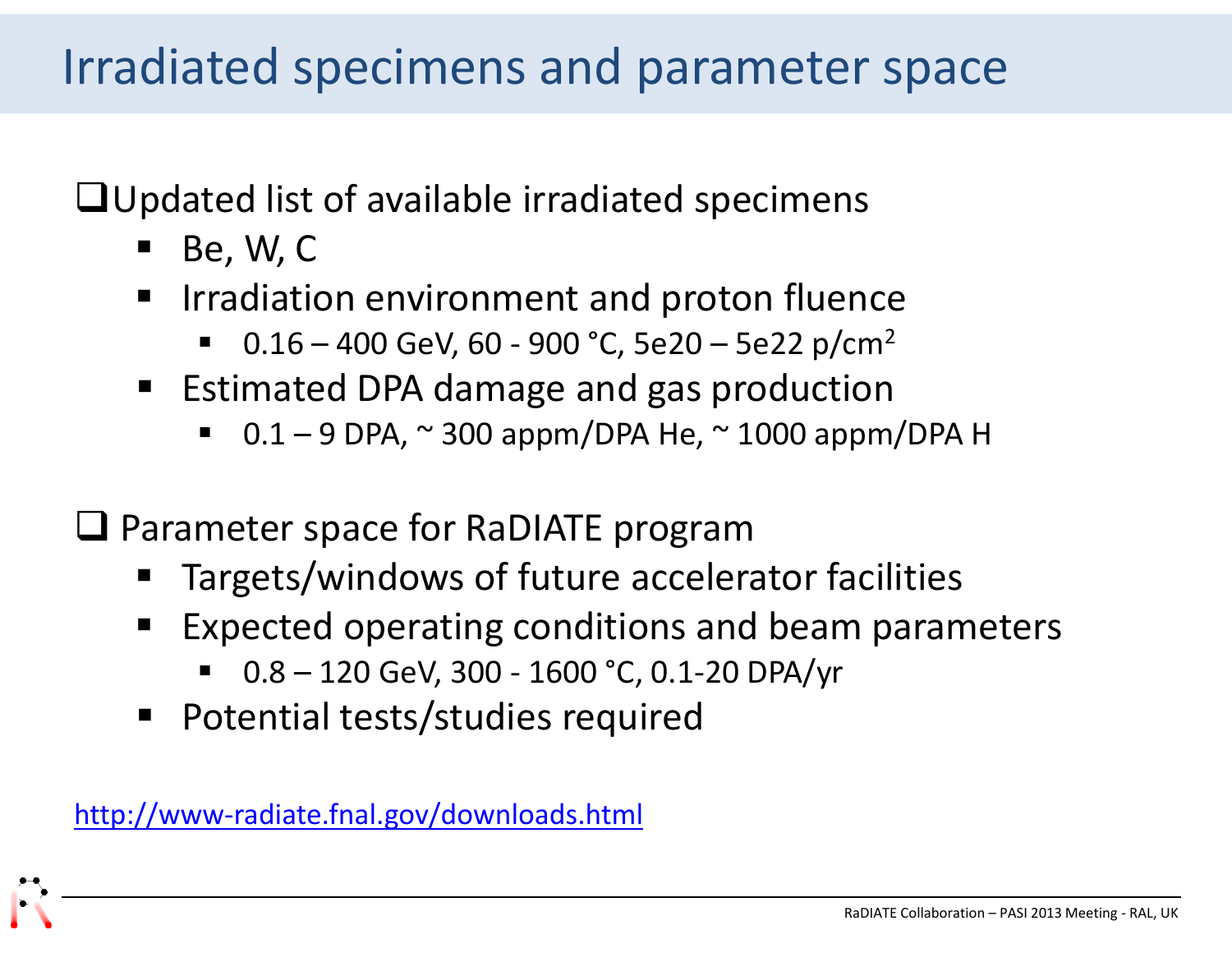### Potential new collaborators

### $\Box$  FRIB/MSU MatX initiative – Georg Bollen, Frederique Pellemoine

- ‐ Radiation damage from 'swift ions' on
	- ٠ Graphite target
	- $\blacksquare$ **Titanium beam dump vessel**
	- $\blacksquare$ **•** Diamond detectors

 $\Box$  LANL – Stuart Maloy has expressed interest and is on the RaDIATE mailing list

 $\square$  ESS Target Facility

- Tungsten target
- $\blacksquare$ **Beam window**

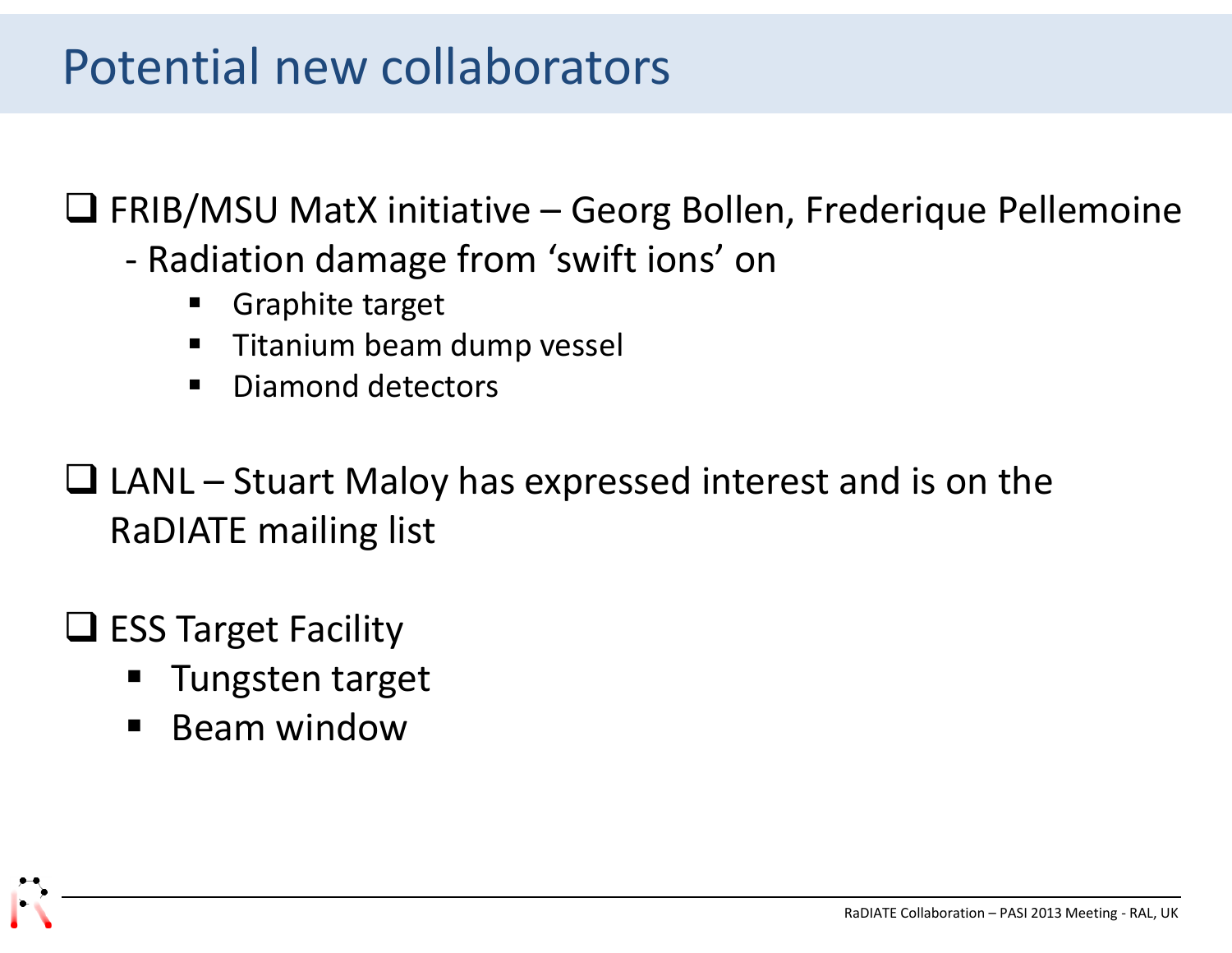### Other news…

### $\square$ MOU status

- **In the first** Approved!
- $\blacksquare$ Current collaborators: FNAL, STFC, PNNL, BNL, Oxford

### **QNNUF update from Steve Roberts**

- Currently purchasing equipment
- $\blacksquare$ Potentially accept activated materials for tests in about 2 years

### $\square$  BNL BLIP graphite studies

- $\blacksquare$ ■ HEPA filters and hot cell ready
- $\blacksquare$ **FILE FILE 19 TEN 18 TEN ISSON TESTS** FILE STATES

 $\Box$ Interim report for Stage 1 complete





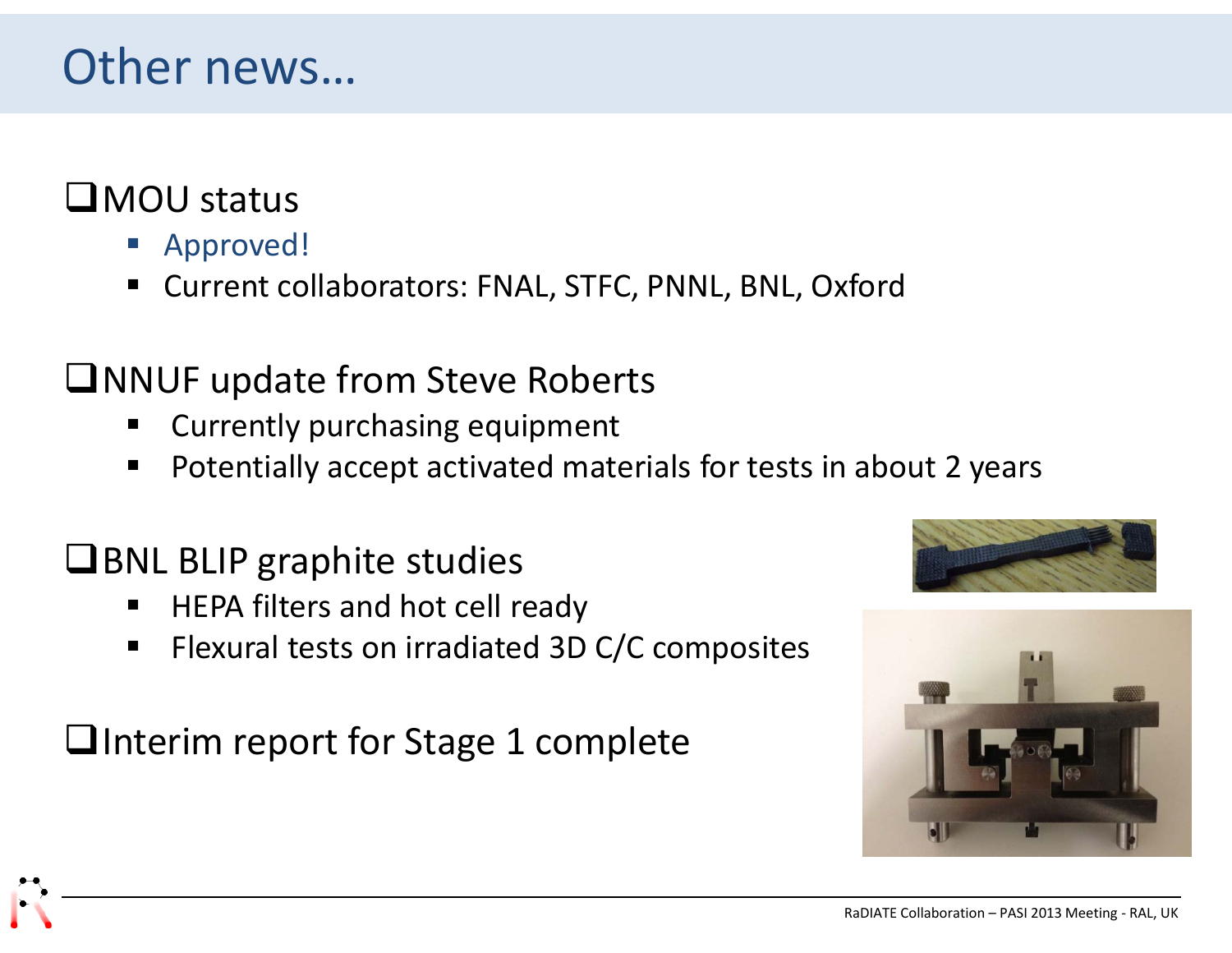### Next steps…

 $\Box$  Final report for Stage 1 – Summer 2013

■Recruit post-doc by Fall 2013

 $\square$  Evaluate available irradiated specimens and new irradiation testing needs – HE protons vs. LE ions

> 2 MeV He ions into Be  $\sim$  7  $\mu$ m penetration



200 MeV protons into Be  $\degree$  180 mm penetration

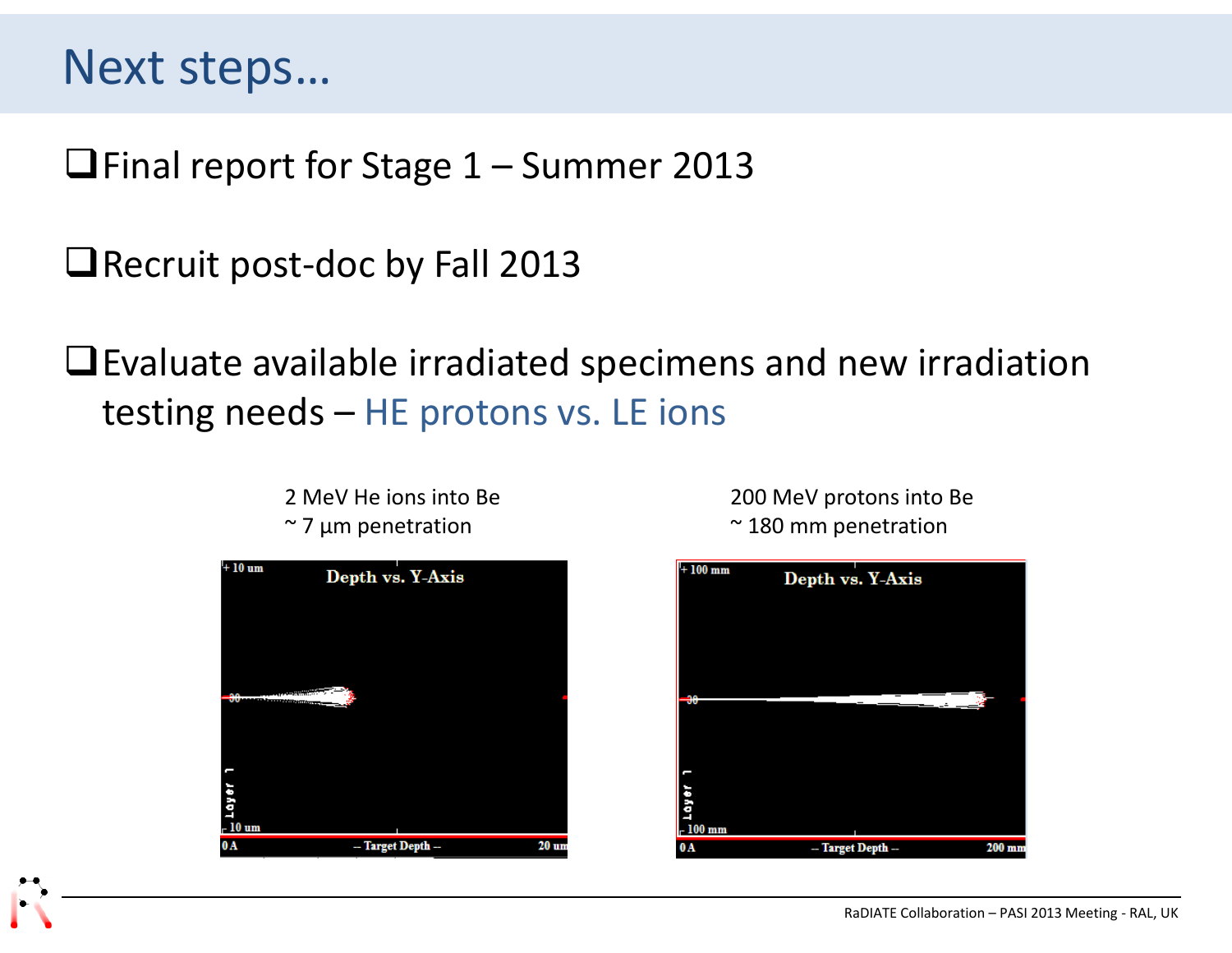### Next steps…

- $\square$  Evaluate Post Irradiation Examination (PIE) techniques to start initial tests on irradiated Be specimens
	- $\Box$  Micromechanics on Be (MFFP group Oxford)
		- •Micro‐properties to bulk properties

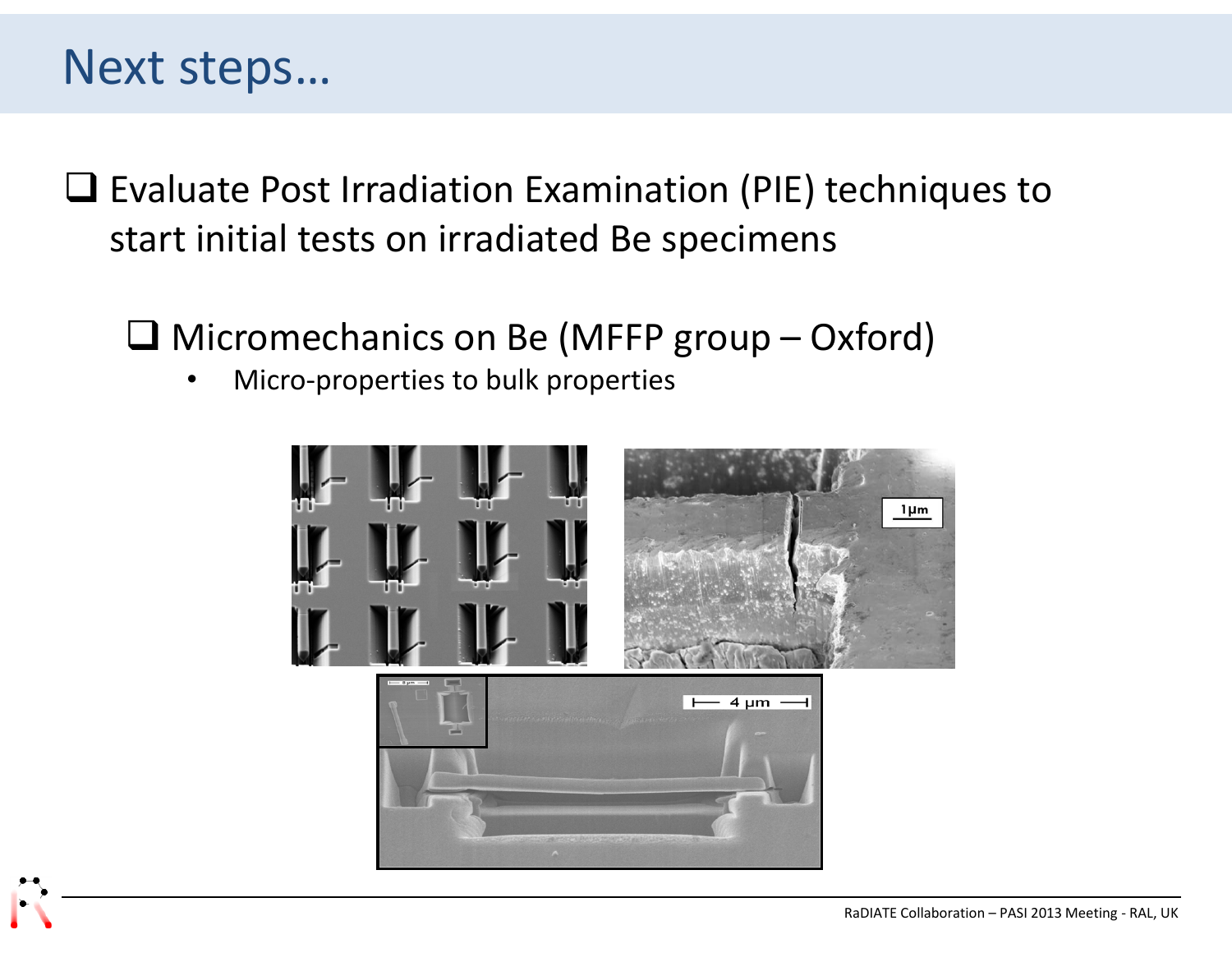## Opportunities for future collaboration

■Coordinate with FRIB/MSU on MatX initiative

**O**Graphite: BNL BLIP

**□Tungsten: ISIS/RAL** 

 $\Box$  Open to other collaborators

■ Contact: P. Hurh, C. Densham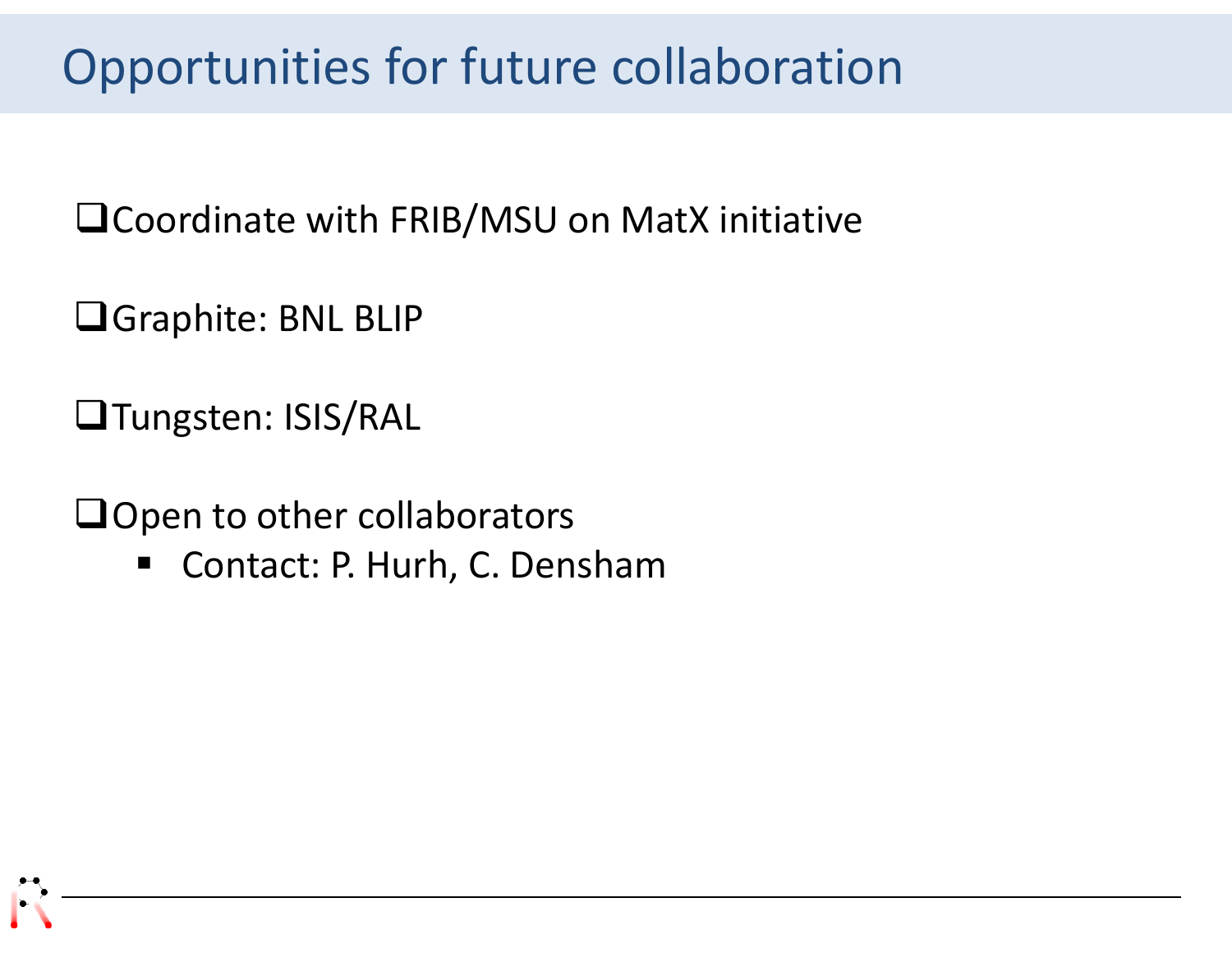# **Beryllium for proton accelerator windows and targets**

## **By** R B Jones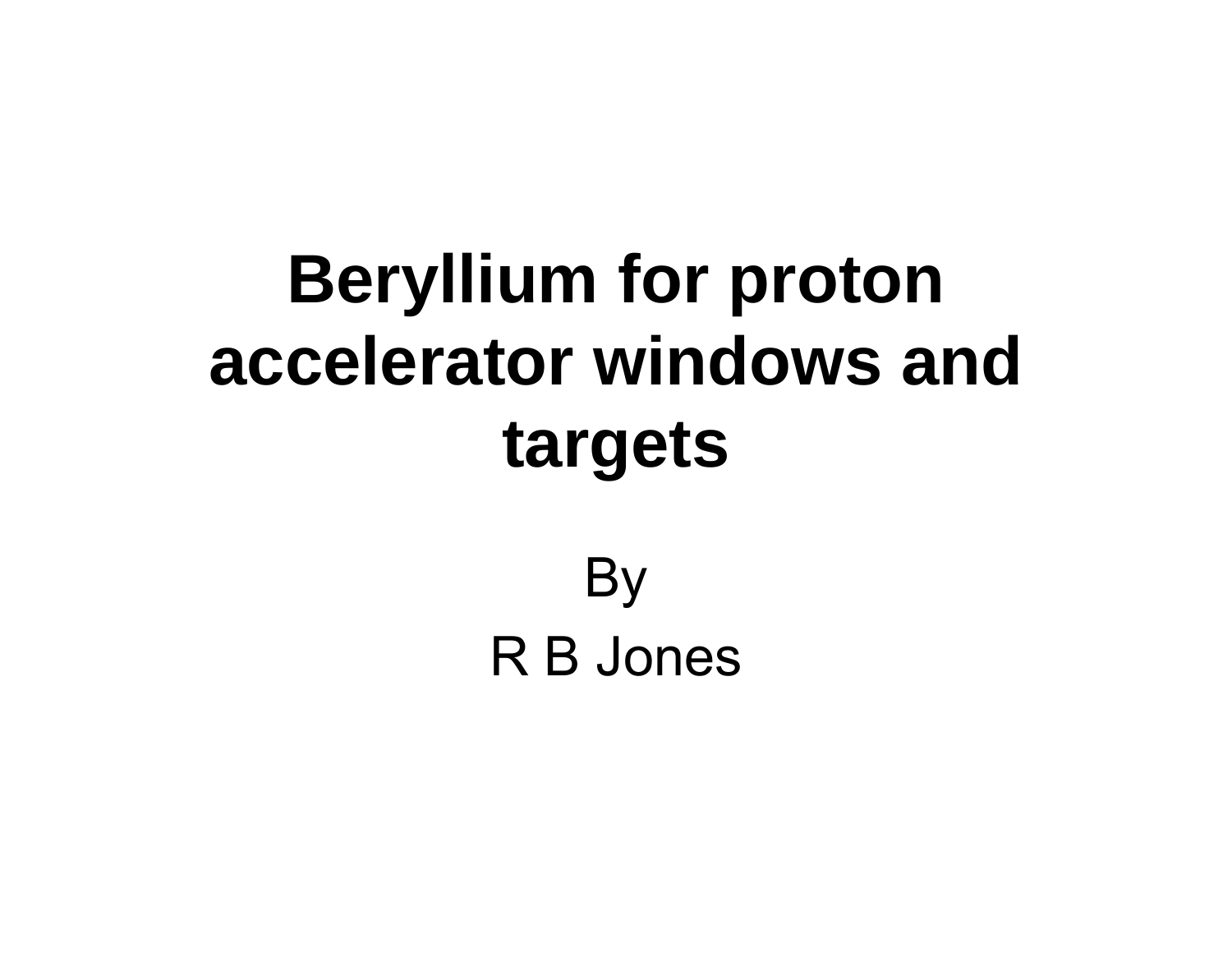# Irradiation experience on Be

- • Design conditions proposed for Be proton accelerator windows and targets.
- •Accelerator operating experience with Be.
- • Survey of neutron irradiation experience with Be.
- •Other factors of importance for Be usage.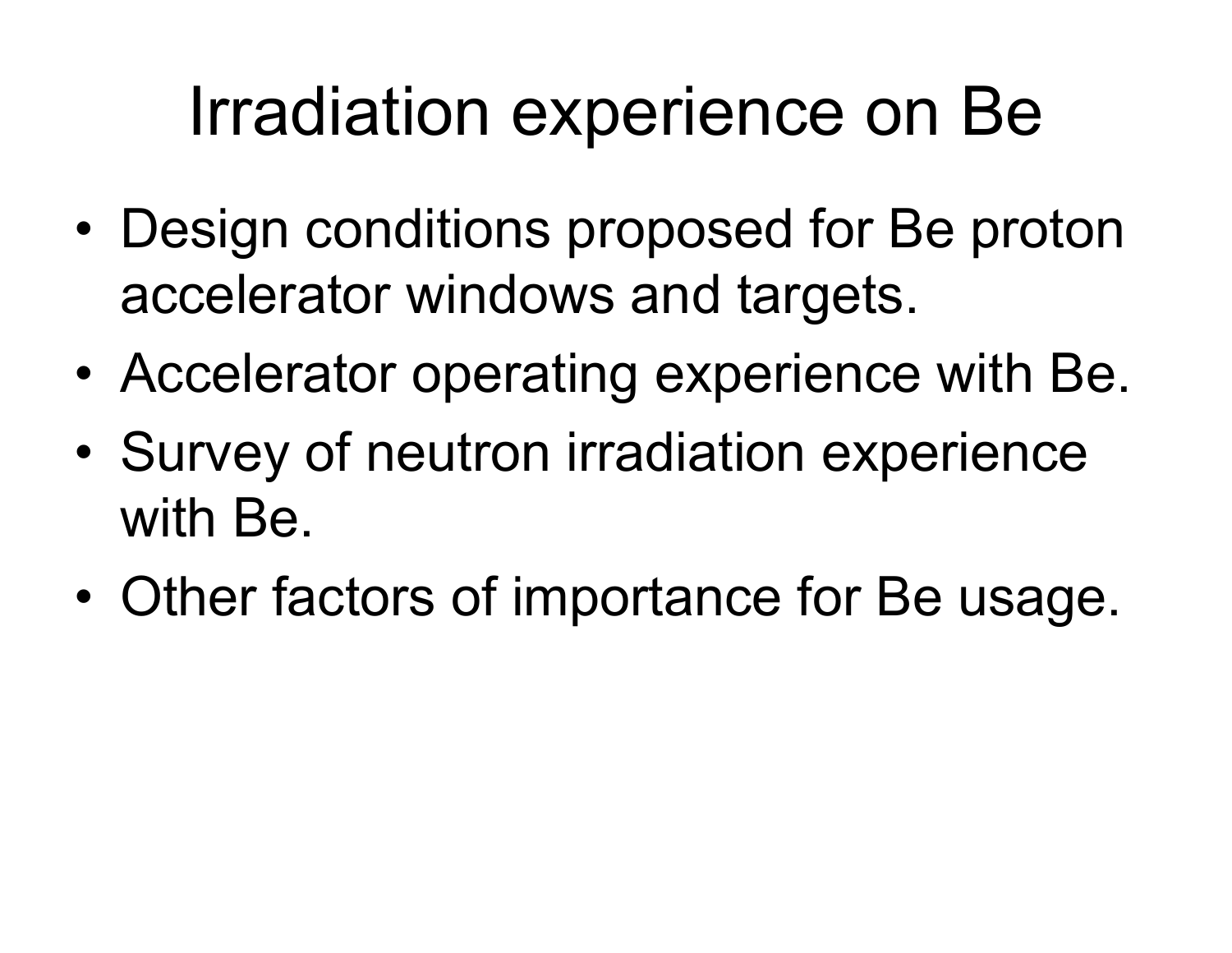## Proposed window/target designs

LBNE 700kW, 120GeV, 1Hz, σ<sub>rms</sub> = 1.3mm Window/target *Cyclic T ºC Dose dpa Gas* 200/300 0.15/year total He 1330 appm/year Av/peak  $@7e-4$  to 7e-9dpa.s<sup>-1</sup> He/dpa = 8867 Maximum/average H data not available

LBNE 2.3MW 120GeV, 1Hz,  $\sigma_{\rm rms}$  = 1.3mm  $\,\,\,\,\,\,\,\,\,$  Target only *Cyclic T ºC Dose dpa Gas* 350/550 0.5/year total He data not available Av/peak  $@2.5e-3$  to 2.5e-8 dpa.s<sup>-1</sup> H data not available Maximum/average

H (Tritium) generation and release needs consideration

Be windows operate in air/vacuum conditions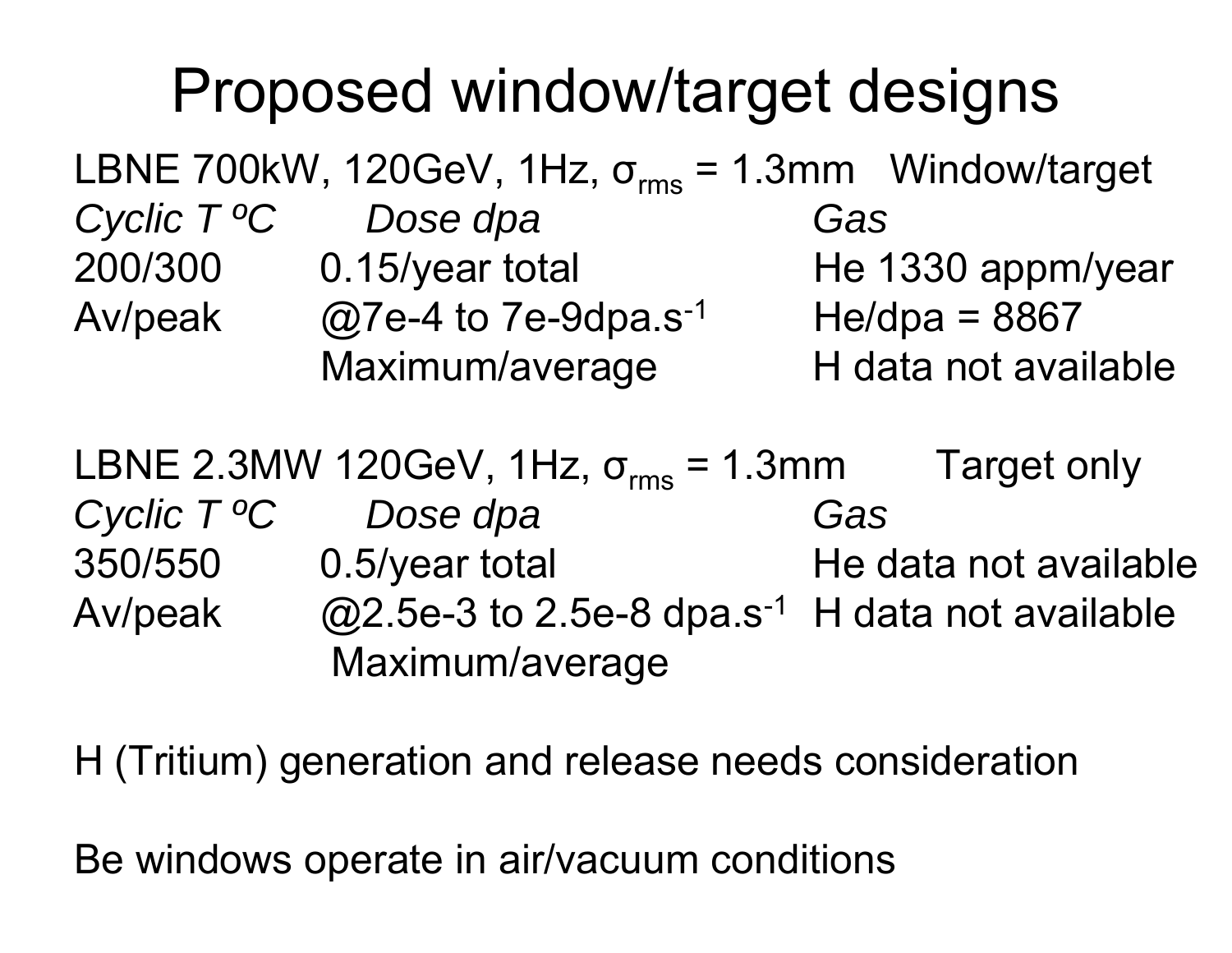## Accelerator irradiation experience

- Various Be windows, targets & test pieces are available.
- •Average operating temps 40º to 200ºC, max peak 250ºC.
- •Windows in air/vacuum, targets in air, test pieces in water.
- •Pulsed operation 0.5 - 7.5Hz (or a more complex cycle).
- •Beams 0.2 - 400 GeV, 0.19 - 1mm spot sizes.
- •Peak proton fluences mostly 1.4e21 to 3.7e24 p/cm<sup>2</sup>.
- •Peak dose (when quoted) 0.1 - 8.5 dpa.
- •No gas production values available.
- •Two CERN CNGS windows failed after 0.49 - 1.4e20 POT.
- • Maximum life 9 and 30 years for another window and target respectively.
- S65, PF-60 and S200F Be grades represented.
- Post-irradiation examination needed for causes of failure.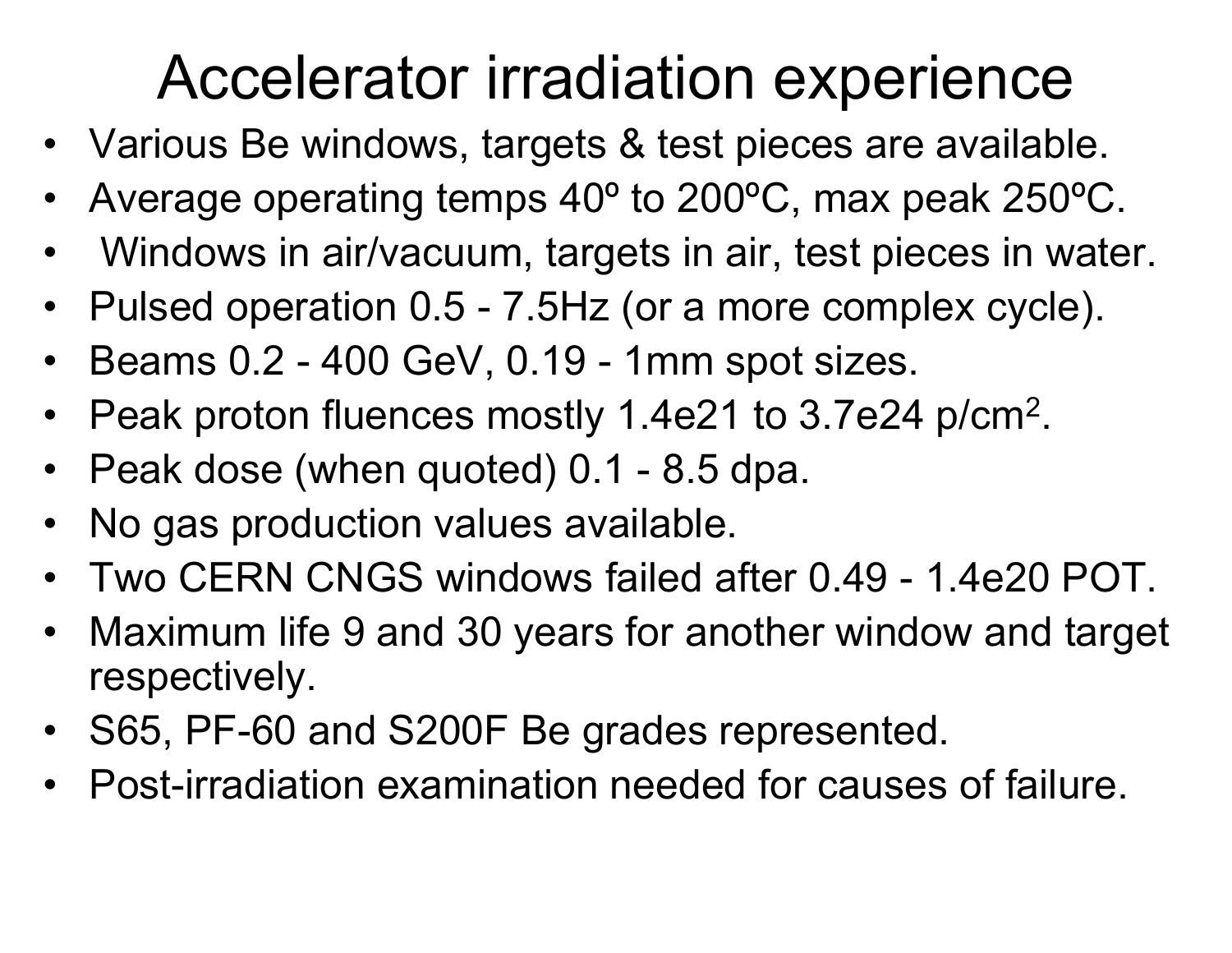# Data from neutron irradiations

Irradiations cover 43 - 600ºC, doses from <1 - 52 dpa (Be) at dose rates of 0.2 - 9.9 x10-7 dpa/s with He contents up to 22,500appm at He/dpa ratios of 50 - 420. Extent of data not equally populated for all phenomena investigated.

*Relative to accelerators neutron exposures are at much lower He/dpa ratios and constant dose rates and temperatures. Accelerators have cyclic dose rates and temperatures* 

**Topics investigated** ( \* more details given below)

- •\*Helium and hydrogen production; bubble swelling
- $\bullet$ Irradiation growth
- $\bullet$ Irradiation hardening, irradiation embrittlement
- $\bullet$ \*Fracture toughness
- $\bullet$ \*Thermal creep, irradiation creep and stress relaxation
- $\bullet$ Cyclic stressing
- $\bullet$ \*Thermal conductivity
- $\bullet$ Irradiation induced changes to other physical properties
- $\bullet$ **Oxidation**
- •Corrosion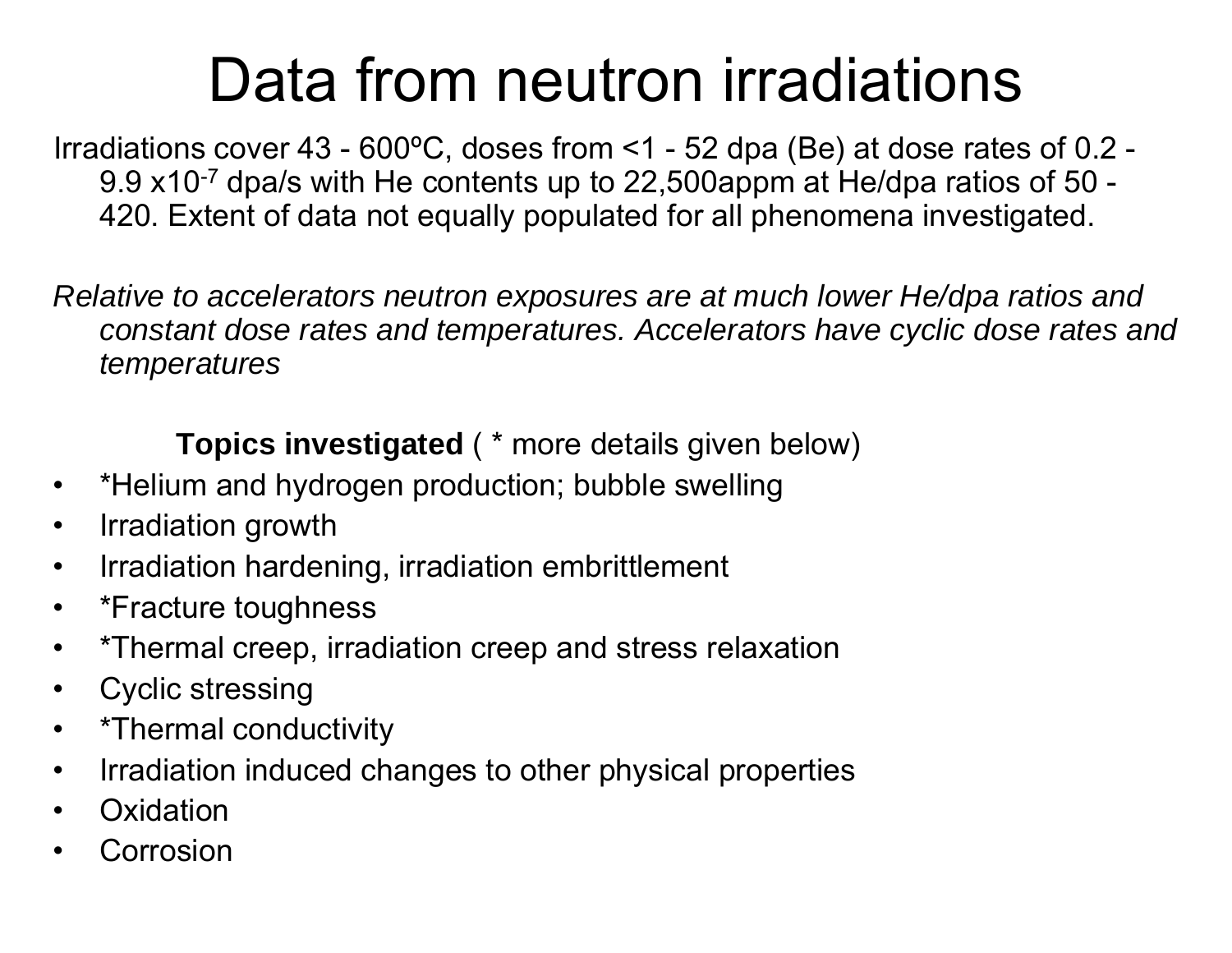# Helium gas and swelling

- •Helium arises from <sup>9</sup>Be(n, 2n)2<sup>4</sup>He.
- •Large amounts are generated.
- • He bubbles give swelling after irradiation at ≥ 200ºC.
- • No bubbles ≤200ºC; He accommodated in the Be lattice (solid swelling).
- • Figure shows %swelling vs He appm (C) for both regimes.
- %V/V $_{\rm 0}$  = 1.15e-4 C[1 + 9.49e-5 C<sup>0.5</sup> T<sup>1.5</sup> exp(-3940/T)], (T in ºK, Billone's equ'n). *However – only a few data are from density measurements; length changes often used. He content often calculated, not measured. Older grades of Be show more swelling.*
- • For He level in LBNE (1330appm/year) swelling is <sup>≤</sup>0.5%/year.
- • Tritium generated by neutrons but in small amounts (~1% of He). This may diffuse to bubbles or escape at surfaces.

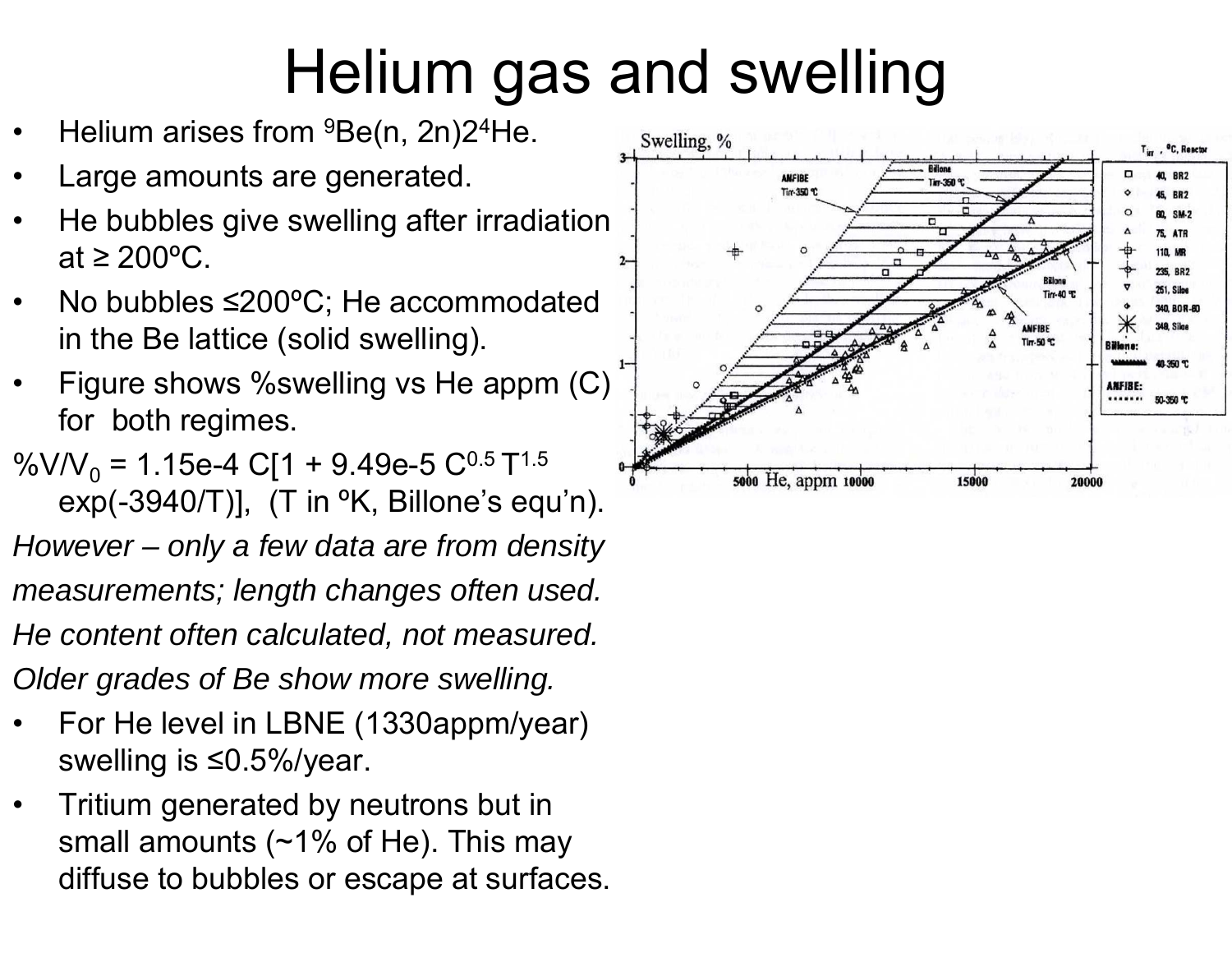# Thermal and irradiation creep of Be

- $\bullet$ Thermal creep important >0.5T $_{\sf m}$  (>504°C) i.e. at the hot end of Be accelerator usage.
- $\bullet$  Wide variations found due to impurities (Al, Mg, Si, Fe), porosity and %BeO.
- •Recent data shows steady creep rate (sec-1)

$$
\acute{\epsilon}
$$
 = A (1 – p<sup>2/3</sup>)<sup>-2.43</sup>  $\sigma$ <sup>2.43</sup> exp(-19470/T)

with A = 7.21x10<sup>-3</sup> and σ in MPa. This relation incorporates post-irradiation creep for swollen Be (porosity p).

- • Concurrent irradiation enhances creep. The lower figure shows a loaded Be helical spring deforming at 43ºC in a MTR (only one test).
- $\bullet$ Derived steady state irradiation creep is

έ $_{\rm i}$  = 3.2 x 10<sup>-6</sup> (1 – p<sup>2/3</sup>)<sup>-1</sup> (Φ) σ

with Φ in dpa/s and σ in MPa. No primary creep or any later creep from irradiationinduced void or bubble swelling is included

• Stress relaxation can be estimated from theprimary and steady creep data.



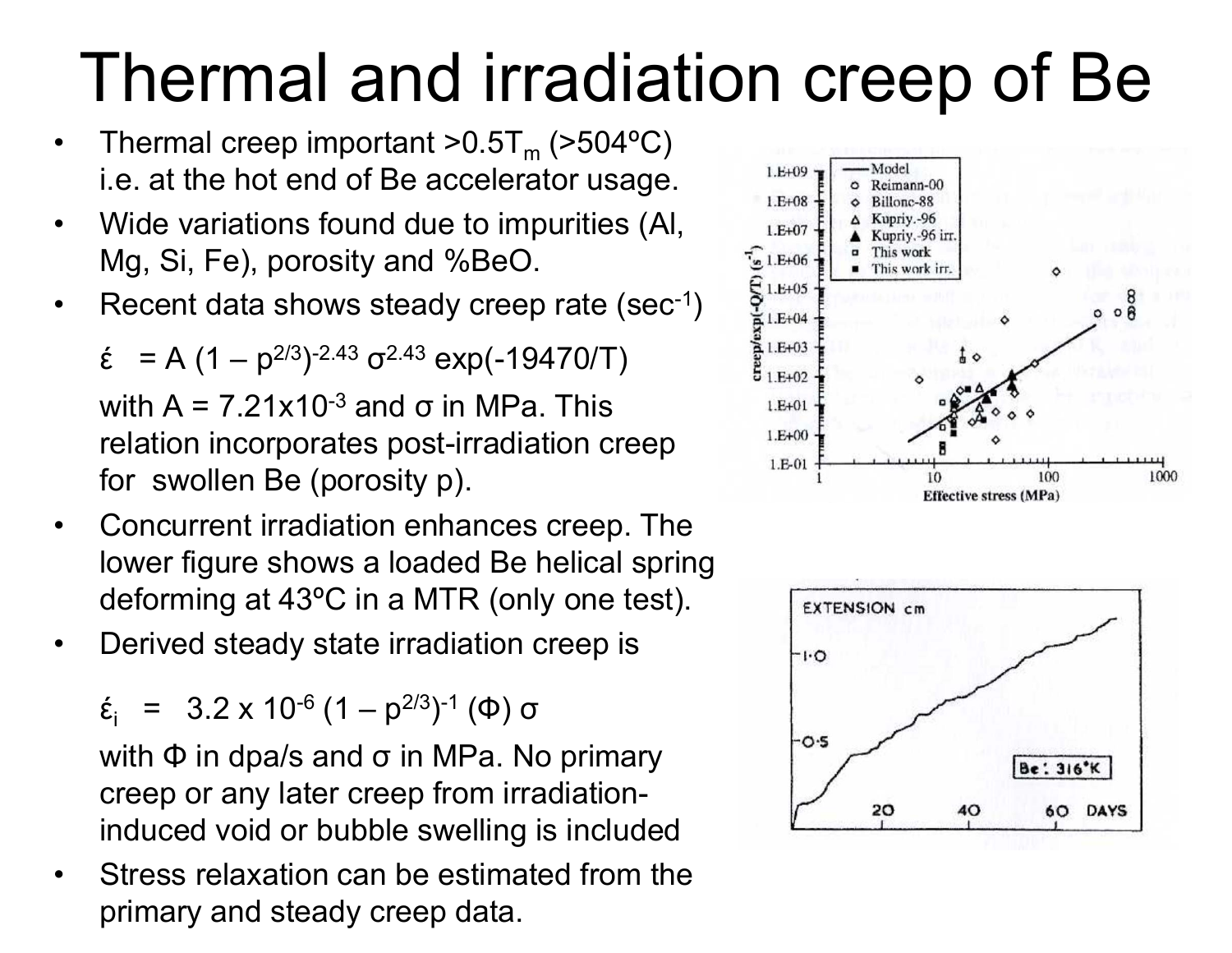# Fracture toughness of Be

- • Differing grades of Be (CIP-HIP, VHP and HIP) with 0.5% to1.6% BeO content were tested.
- • All unirradiated Be grades had the same toughness of 11 MPa.m<sup>1/2</sup> at temperatures <200ºC. Toughness increased above ~200ºC. $\,$
- • Irradiations in BR-2 at 200, 230 & 350°C to 0.94 to 1.78 x 10<sup>21</sup>n/cm<sup>2</sup> (E>1MeV & He/dpa ratio of 290) degraded toughness (Moons et al).
- • Be exposed in ATR at 66°C to 3.4 - 5.0 x 1021n/cm 2(E>1MeV) also reduced toughness (Beeston).
- • Higher temperature-aged or 600ºCirradiated Be exhibited better toughness levels before and after irradiation.
- •No toughness data at high He levels.

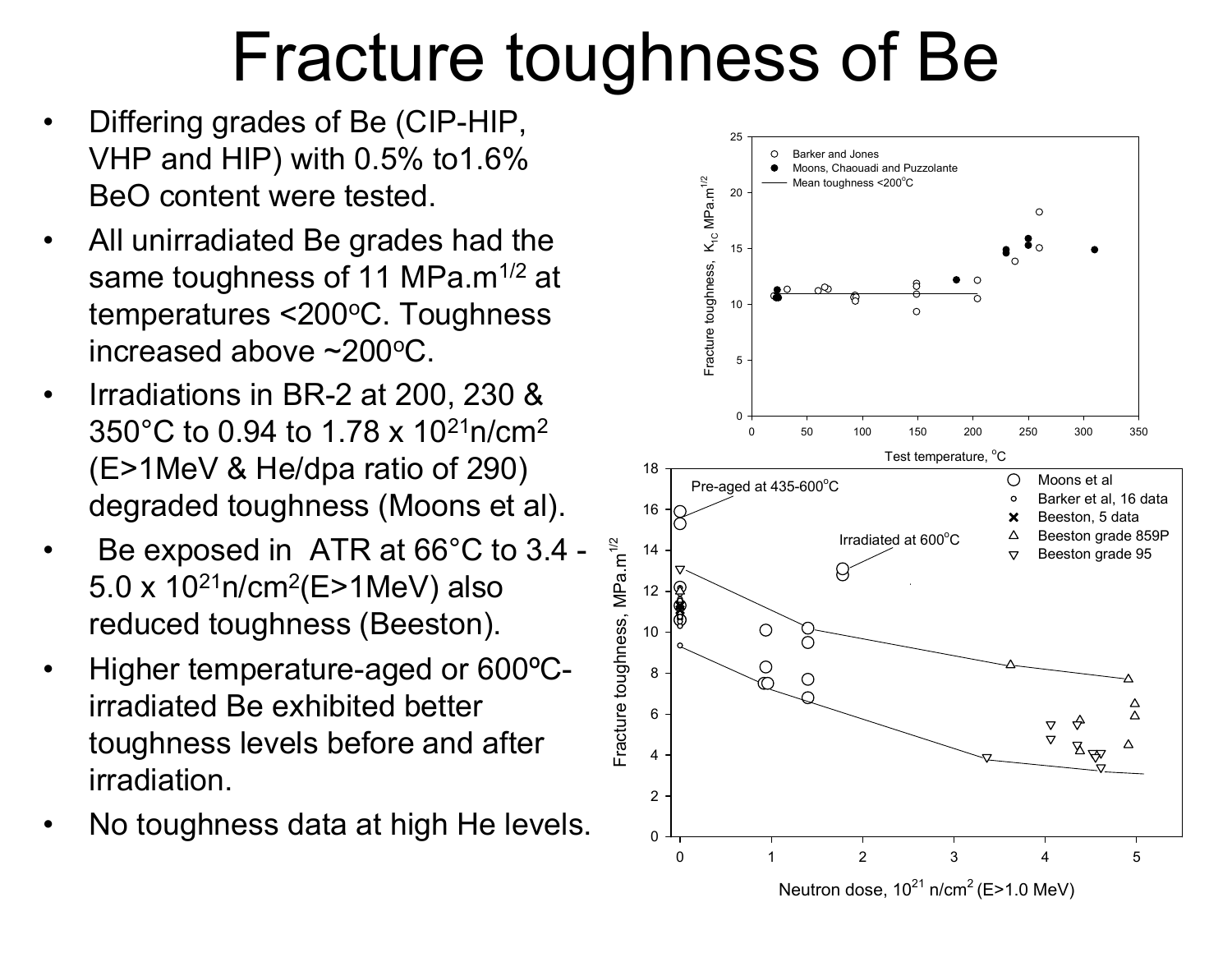## Irradiation and Be thermal conductivity ( κ )

- • Irradiation effects on κ examined in Be of differing textures, grain sizes and impurity levels (mainly the level of BeO).
- • Irradiations were at 343K and 473K, doses of 2 – 58 dpa and He  $840 - 20,600$  appm (1dpa  $\sim 0.25$ ) x 1022 n/cm 2 (E>0.1MeV).
- •• K varies with test temperature and axial orientation (texture). After irradiation at 473K (see top diagram) κ is much reduced, the test temp dependence is lost but texture effects remain.
- • The dose-induced reduction in κ after 673K irradiation is much smaller (only 10-20%).
- $\bullet$  The most rapid irradiation-induced reduction in κ occurs at the lower doses and irradiation temperatures (lower diagram).
- • Prismatic interstitial loops (20-80nm), basal vacancy loops (40-500nm) and He bubbles (4nm) occur (no bubbles below 473K). All loops absent at 673K, only flat plate-like pores seen.
- • The reduction in κ at low irradiation temps is mainly due to radiation-induced dislocation loop formation with a contribution from He generation and small He clusters.
- • No quantitative analysis has been fully developed relating the type and morphology of the defects present to the observed reductions in κ.
- • Need further work at low doses at 473K and on the relative κ effectiveness of transmutation gas.



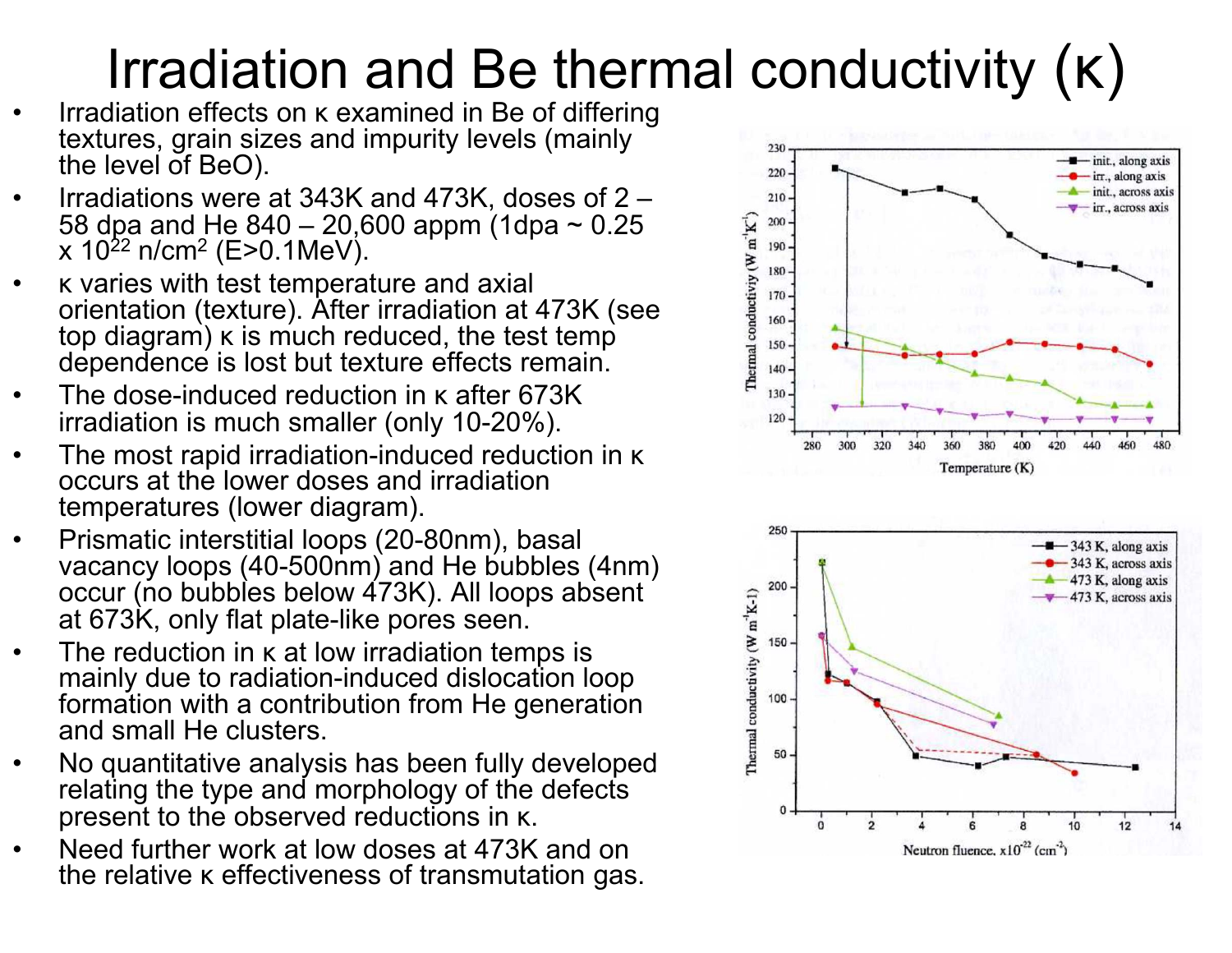# Other issues

- • Irradiation growth in Be has been measured but its magnitude has not been satisfactorily separated from the effects of gas swelling.
- • Evidence is available on the release of He and H (T) from Be during heating. He release is not significant below 600ºC.
- $\bullet$  Many data exist on irradiation hardening and embrittlement in Be. These effects have their maximum effect at 400ºC.
- $\bullet$  No information has been found on the cyclic stressing or creep/fatigue response of irradiated Be.
- $\bullet$  Predictive equations are available for the physical properties of Be and the influences of temperature and porosity (e.g. density, Young's modulus, coefficient of thermal expansion).
- $\bullet$  Evidence exists for enhanced oxidation of Be under He ion irradiation at ambient temperature. However the significance of this is tempered by the good practical performance of proton-irradiated Be windows in air.
- $\bullet$ Long term neutron irradiation increases the corrosion of Be in cooling water.
- $\bullet$  Be is not easy to fabricate using conventional techniques which yield textured products. Powder metallurgical methods (HIP) are favoured and can produce products with randomised grain orientations.
- • Be is toxic and requires specialised handling (glove boxes, adequate ventilation etc).